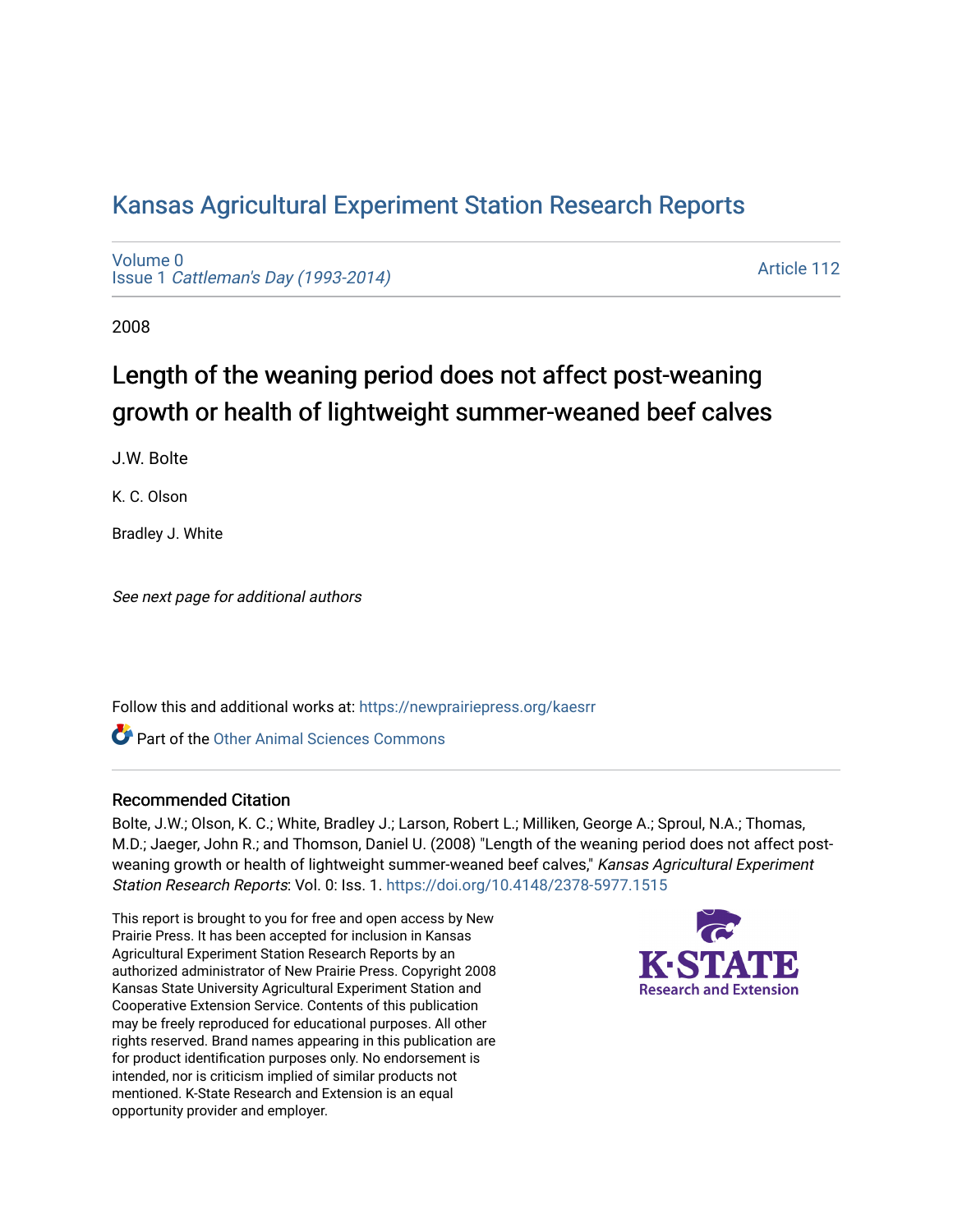# Length of the weaning period does not affect post-weaning growth or health of lightweight summer-weaned beef calves

# **Abstract**

Bovine respiratory disease (BRD) is the most economically devastating feedlot disease. Risk factors associated with incidence of BRD include: 1) stress associated with maternal separation; 2) stress associated with introduction to an unfamiliar environment; 3) low feed intake associated with the introduction of novel feedstuffs into the diet; 4) exposure to novel pathogens upon transport to a feeding facility and commingling with unfamiliar cattle; and 5) inappropriately administered respiratory disease vaccination programs. Management practices collectively referred to as preconditioning are thought to minimize carcass damage resulting from BRD. Preconditioning management attempts to eliminate or reduce risk factors for respiratory disease by: 1) employing a relatively long ranch-of-origin weaning period following maternal separation, 2) exposing calves to concentrate-type feedstuffs, and 3) improving resistance to respiratory pathogens through a pre-weaning vaccination program. The effectiveness of such programs for preserving animal performance is highly touted by certain segments of the beef industry. Ranch-of-origin weaning periods of up to 60 days are suggested for preconditioning beef calves prior to sale; however, the optimal length of the weaning period has not been determined experimentally. The objective of this study was to test the validity of beef industry assumptions about the appropriate length of ranch-of-origin weaning periods for summer-weaned calves aged 100 to 160 days.

# Keywords

Cattlemen's Day, 2008; Kansas Agricultural Experiment Station contribution; no. 08-212-S; Report of progress (Kansas State University. Agricultural Experiment Station and Cooperative Extension Service); 995; Beef; Cattle; Bovine respiratory disease (BRD); Ranch-of-origin weaning periods; Preconditioning management

## Creative Commons License



This work is licensed under a [Creative Commons Attribution 4.0 License](https://creativecommons.org/licenses/by/4.0/).

## Authors

J.W. Bolte, K. C. Olson, Bradley J. White, Robert L. Larson, George A. Milliken, N.A. Sproul, M.D. Thomas, John R. Jaeger, and Daniel U. Thomson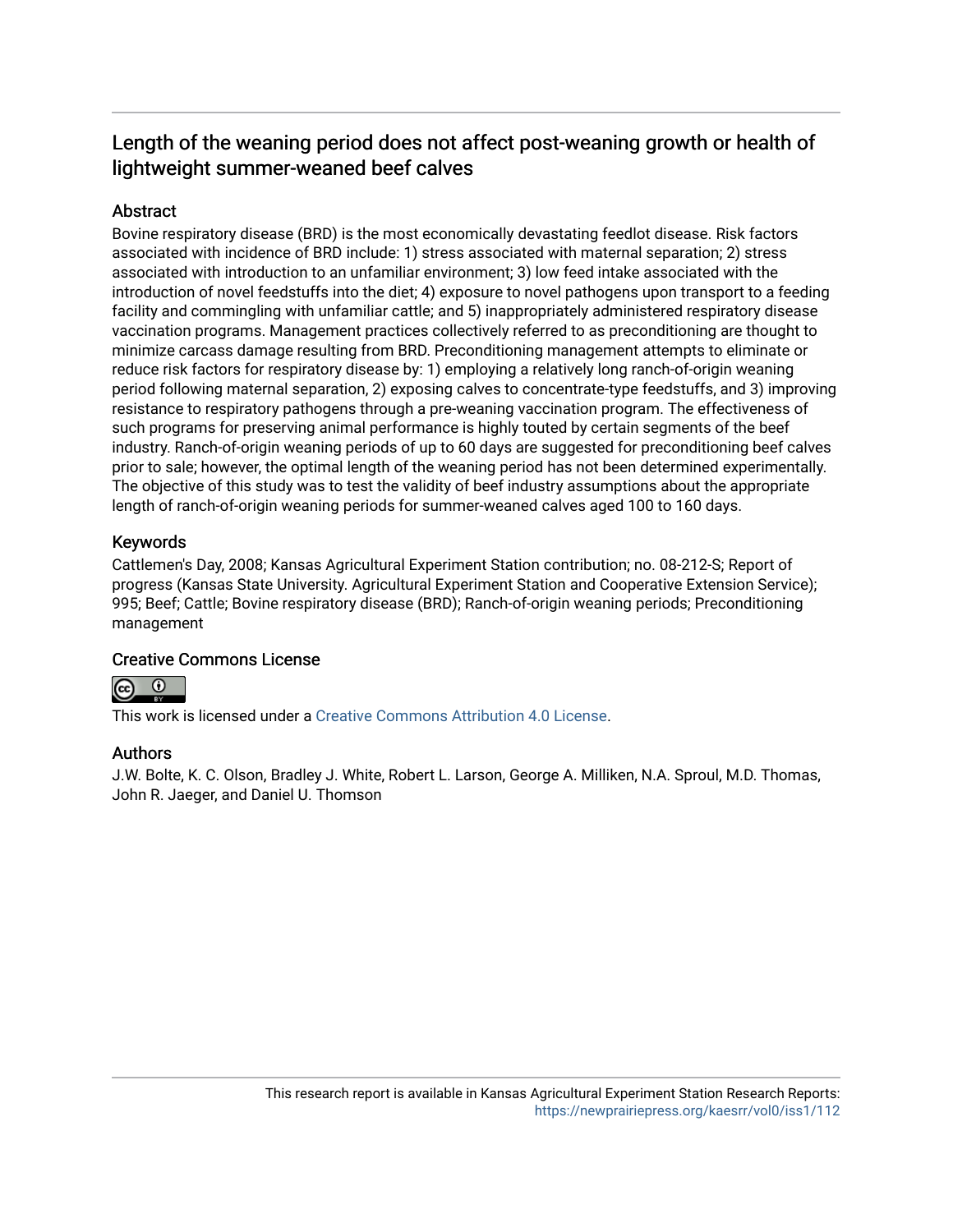### **LENGTH OF THE WEANING PERIOD DOES NOT AFFECT POST-WEANING GROWTH OR HEALTH OF LIGHTWEIGHT SUMMER-WEANED BEEF CALVES**

*J. W. Bolte, K. C. Olson, J. R. Jaeger, D. U. Thomson, B. J. White, R. L. Larson, G. A. Milliken, N. A. Sproul, and M. D. Thomas* 

#### **Introduction**

Bovine respiratory disease (BRD) is the most economically devastating feedlot disease. Risk factors associated with incidence of BRD include: 1) stress associated with maternal separation; 2) stress associated with introduction to an unfamiliar environment; 3) low feed intake associated with the introduction of novel feedstuffs into the diet; 4) exposure to novel pathogens upon transport to a feeding facility and commingling with unfamiliar cattle; and 5) inappropriately administered respiratory disease vaccination programs. Management practices collectively referred to as preconditioning are thought to minimize carcass damage resulting from BRD.

Preconditioning management attempts to eliminate or reduce risk factors for respiratory disease by: 1) employing a relatively long ranch-of-origin weaning period following maternal separation, 2) exposing calves to concentrate-type feedstuffs, and 3) improving resistance to respiratory pathogens through a pre-weaning vaccination program. The effectiveness of such programs for preserving animal performance is highly touted by certain segments of the beef industry.

Ranch-of-origin weaning periods of up to 60 days are suggested for preconditioning beef calves prior to sale; however, the optimal length of the weaning period has not been determined experimentally. The objective of this study was to test the validity of beef industry assumptions about the appropriate length of ranch-of-origin weaning periods for summerweaned calves aged 100 to 160 days.

#### **Experimental Procedures**

A total of 400 polled, spring-born calves (average body weight (BW) at weaning  $= 359$  $\pm$  69 lbs; average birth date = 03/21/2006  $\pm$ 19.5 days) were used for this experiment. One set of calves  $(n = 200)$  originated from the Kansas State University Cow-Calf Unit. The second set  $(n = 200)$  originated from the Kansas State University Agricultural Research Center at Hays (ARCH). Bulls were castrated at least 14 days prior to the study. At each location, calves were blocked by gender and age and assigned randomly to treatments that corresponded to the length of time between separation from their dam and shipping: 60, 45, 30, 15, or 0 days ( $n = 40$ /treatment at each location). Average age of calves on the date of maternal separation was 100, 115, 130, 145, and 160 days of age for calves weaned 60, 45, 30, 15, and 0 days before shipping, respectively. The study was initiated on June 15, 2007 (day -75 relative to shipping), and the common shipping date for all treatments was August 24, 2007 (day 0). All treatments had similar average age at shipping  $(160 + 19)$ days). Body condition score of cows at both locations was measured 60 days before and 60 days after shipping.

All calves were given an initial modifiedlive vaccination for IBR, BVD, PI3, BRSV, (Bovi-Shield Gold FP, Pfizer Animal Health Exton, PA) and clostridial disease (Vision 7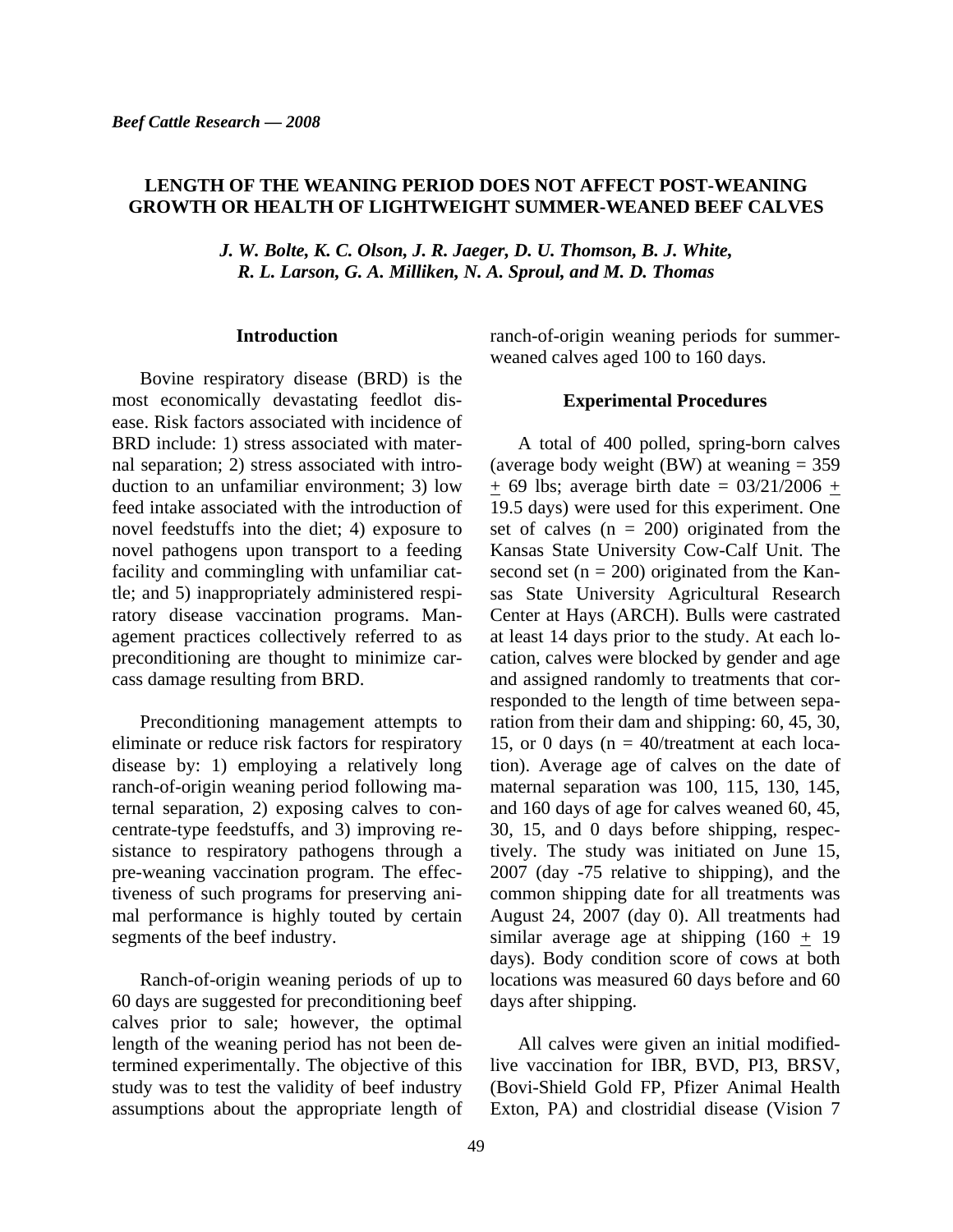with SPUR®, Intervet Inc., Millsboro, DE) 2 weeks prior to separation from their dam. They also were individually identified with a color-coded ear tag corresponding to treatment.

On the day of maternal separation, all calves were re-vaccinated for IBR, BVD, PI3, BRSV, and clostridial diseases; they also were treated for internal and external parasites using Dectomax® (Pfizer Animal Health Exton, PA) and weighed. Calves were immediately transported a short distance  $\left($  < 15 miles) to a central home-ranch weaning facility.

Calves were maintained in earth-floor pens (four pens/treatment) at their respective homeranch weaning facilities for a period of days corresponding to their assigned treatment. During that period, calves were fed a common weaning ration based on chopped hay, soybean meal, and sorghum grain and formulated to achieve an average daily gain (ADG) of 2.0 at a dry matter intake of 2.5% of BW.

Calves were monitored for symptoms of respiratory disease at 7:00 am and 2:00 pm daily during the weaning phase of the experiment. Calves with clinical signs of BRD, as judged by animal caretakers, were removed from home pens and evaluated. Each calf with clinical signs of BRD was weighed, had rectal temperature measured, and was given a clinical illness score (Table 1). Calves that presented with a clinical illness score greater than 1 and a rectal temperature  $>104.0^{\circ}$ F were treated according to the schedule described in Table 2. Cattle were evaluated 72 hours posttreatment and re-treated based on observed clinical signs.

Calves from all treatments and both origins were individually weighed and shipped from their respective weaning facilities to an auction market located at Russell, Kansas on August 24, 2007 (day 0). Calves from both locations were commingled with respect to

gender, treatment, and body weight and maintained on the premises of the auction market for 14 hours. During that time, calves were moved through the normal processing facilities. The purpose of this step was to simulate pathogen exposure typically encountered by market-ready calves. Calves were shipped directly to ARCH from the auction market.

Upon arrival at ARCH, cattle were individually weighed and assigned randomly to a receiving pen on the basis of treatment and gender. Cattle continued to be fed the diet introduced after maternal separation for a period of 56 days after arrival at ARCH. Feed intake was measured daily. Calves were monitored for symptoms of respiratory disease, and clinical illness was treated as in the home-ranch receiving phase. Body weights were measured at 28-day intervals during this receiving phase.

#### **Results and Discussion**

Calf body weight at maternal separation and ADG from maternal separation to shipping decreased linearly  $(P<0.03)$  with successively earlier weaning dates (Figure 1). Consequently, calf BW at shipping tended to decrease linearly  $(P = 0.06)$  with successively earlier weaning dates. This probably occurred because calves were an average of 15 days younger at each weaning date. Longer suckling periods were associated with better ADG between weaning and shipping; however, calf ADG from birth to shipping was similar (P>0.20) between treatments. We concluded that under the conditions of our study, ranchof-origin weaning periods of 60 to 15 days had modest affects on calf ADG prior to shipping. Incidence of undifferentiated fever was similar ( $P = 0.18$ ) between treatments prior to shipping. In fact, only three calves were treated for respiratory disease and none expired during the pre-shipment phase of this study.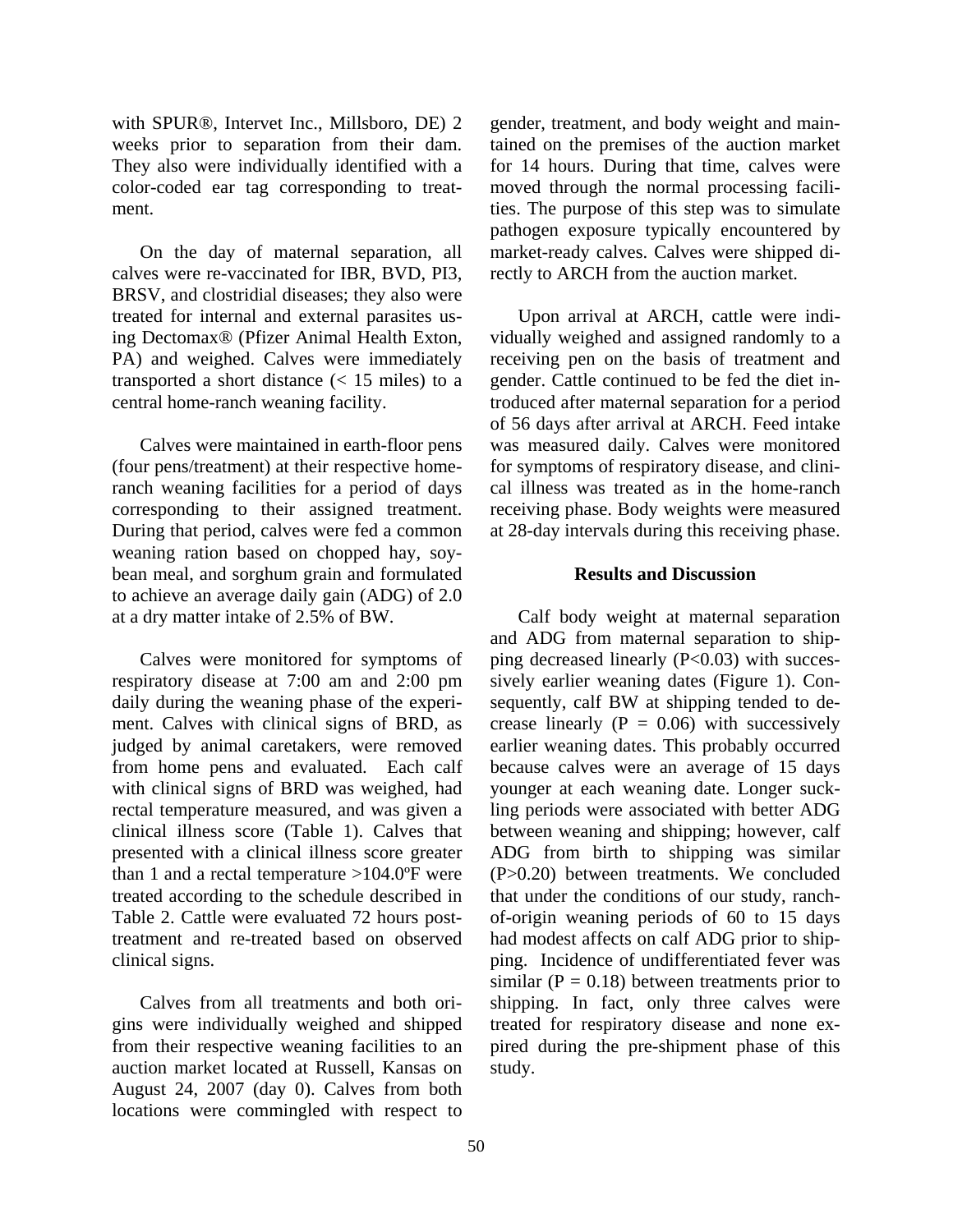Feed intake (dry basis) during the first 30 days following shipping increased linearly (P  $= 0.02$ ) as the length of the ranch-of-origin weaning period increased. Greater experience consuming grower diets prior to shipping translated to greater feed intake of a similar diet at the feedlot. Previous experience with concentrate-based feeds might benefit recently-received calves in some circumstances; however, incidence of undifferentiated fever, gain, and feed:gain in our study were similar (P>0.12) between treatments during the first 30 days in the feedlot (Figures 2, 3, and 4).

Similarity among weaning treatments in terms of growth and health performance calls into question beef industry assumptions about the appropriate length of ranch-of-origin weaning periods. Ranch-fresh, lightweight calves that are properly vaccinated before exposure to market conditions might not require

ranch-of-origin weaning periods longer than 2 weeks.

Body condition score of cows was similar  $(P = 0.94)$  at the outset of the trial and increased linearly  $(P = 0.03)$  with successively earlier weaning dates (Figure 5). Earlier weaning dates can provide beef producers with significant financial benefits in terms of reduced feed costs and improved reproductive performance associated with improved cow body condition.

#### **Implications**

Under the conditions of our study, ranchof-origin weaning periods of between 15 and 60 days did not improve calf health or growth performance relative to shipping calves immediately after maternal separation.

| Clinical Ill- | ness Score Description  | Clinical Appearance                                                          |
|---------------|-------------------------|------------------------------------------------------------------------------|
|               | Normal                  | No abnormalities noted.                                                      |
| 2             | Slightly Ill            | Mild depression, gaunt, $+/-$ cough                                          |
| 3             | <b>Moderate Illness</b> | Severe depression, labored breathing, ocular/nasal discharge,<br>$+/-$ cough |
| 4             | Severe Illness          | Moribund, near death, little response to human approach.                     |

|  |  |  |  | Table 1. Scoring System Used to Classify the Severity of Clinical Illness |  |
|--|--|--|--|---------------------------------------------------------------------------|--|
|  |  |  |  |                                                                           |  |

|                        | Table 2. Treatment Schedule Used to Treat Calves Diagnosed with Bovine Respiratory |  |  |
|------------------------|------------------------------------------------------------------------------------|--|--|
| <b>Disease Complex</b> |                                                                                    |  |  |

| Treat    | Drug                                        | Dose     | Route of Injection |
|----------|---------------------------------------------|----------|--------------------|
| 1st Pull | enrofloxacin (Baytril <sup>®</sup> )        | 5 ml/CWT | Subcutaneous       |
| 2nd Pull | florfenicol (Nuflor <sup>®)</sup>           | 6 ml/CWT | Subcutaneous       |
| 3rd Pull | oxytetracycline (Biomycin 200 <sup>®)</sup> | 5 ml/CWT | Subcutaneous       |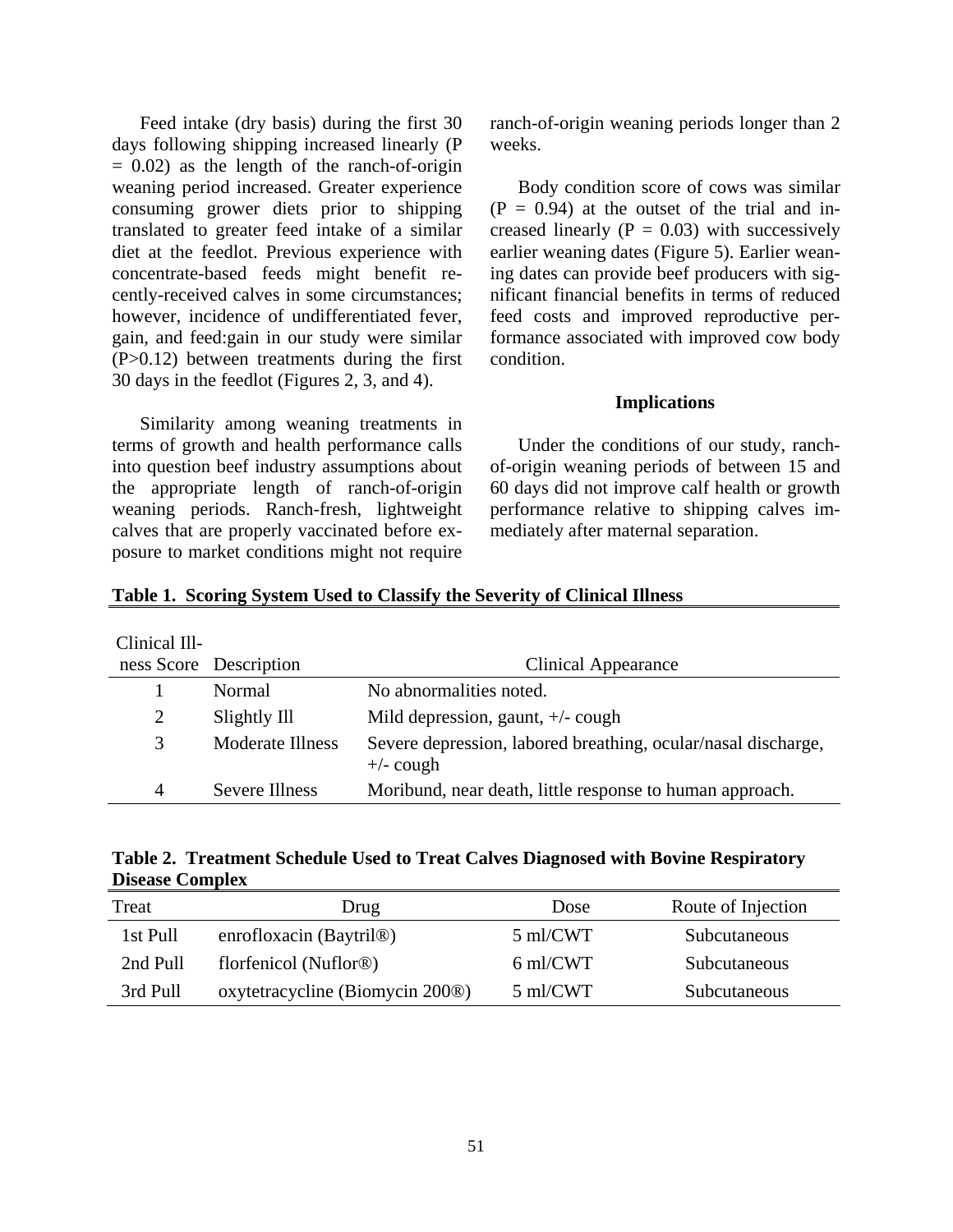

**Length of Weaning Period** 

**Figure 1. Effect of the Length of Ranch-of-origin Weaning Period on Daily Gain of Lightweight Calves Between Weaning and Shipment to an Auction Market.** 



**Figure 2. Effect of the Length of Ranch-of-origin Weaning Period on Incidence of Undifferentiated Fever in Lightweight Calves During the First 30 Days After Feedlot Arrival.**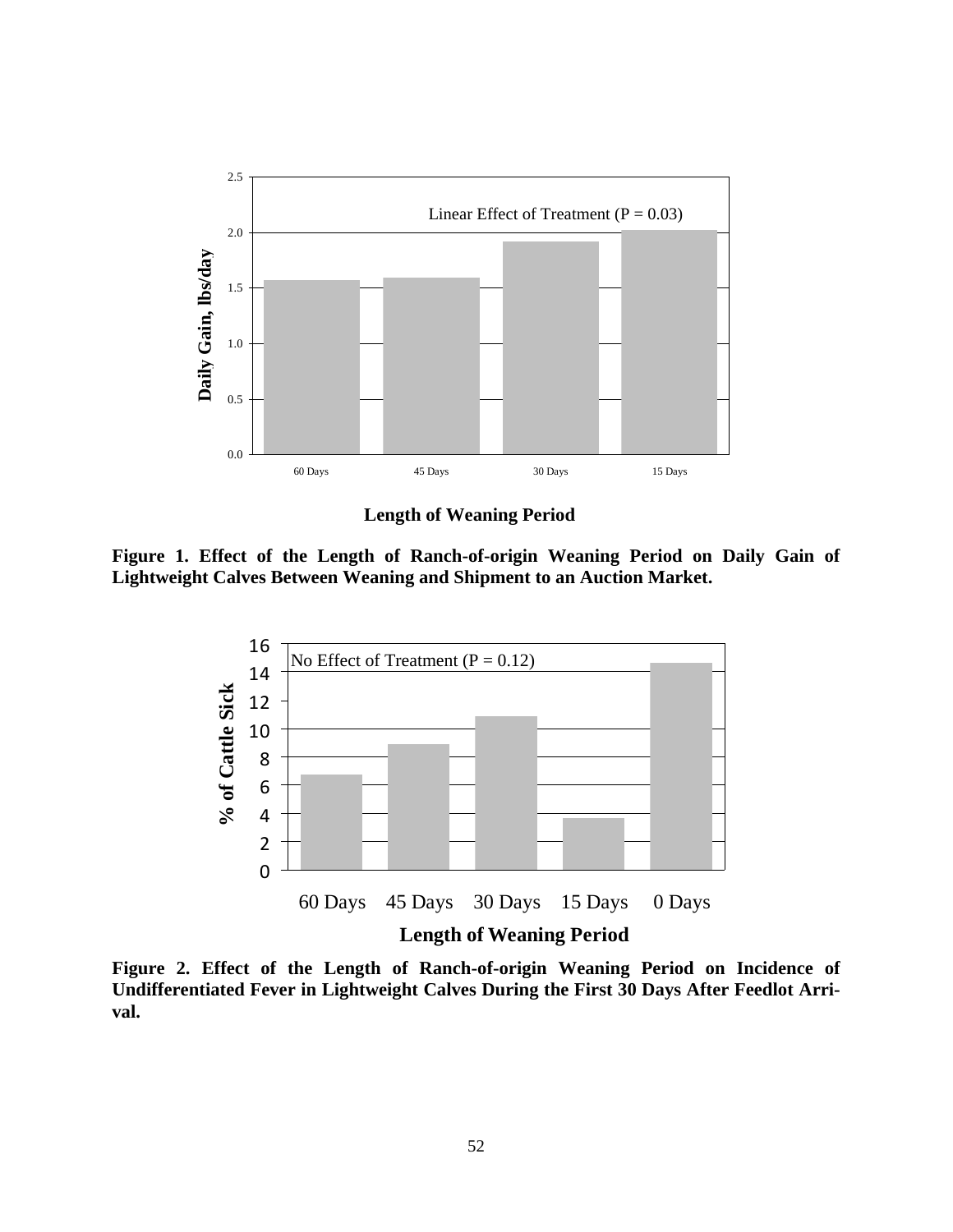

**Figure 3. Effect of the Length of Ranch-of-origin Weaning Period on ADG of Lightweight Calves During the First 30 Days After Feedlot Arrival.** 



**Figure 4. Effect of the Length of Ranch-of-origin Weaning Period on Growth Efficiency of Lightweight Calves During the First 30 Days After Feedlot Arrival.**